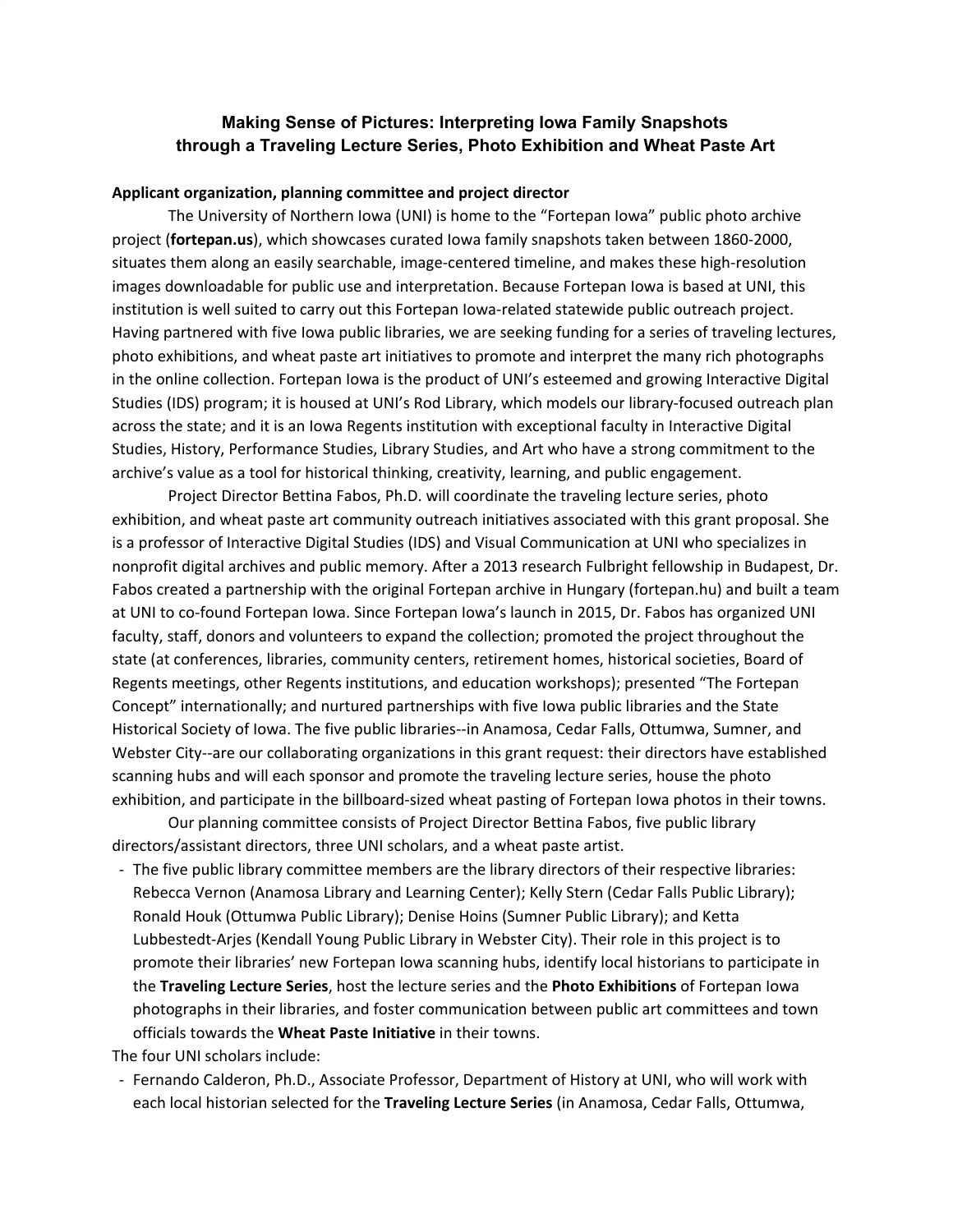Sumner, and Webster City) to hone their historical thinking and provide resources for them to ground their presentation in current humanities scholarship.

- Josh Hamzahee, Ph.D., Instructor of Performance Studies at UNI, whose research and creative work revolves around community performance and outreach. He will train our identified local historians selected for the **Traveling Lecture Series** in presentation performance and audience engagement.
- Noah Doely, Associate Professor of Digital Photography, Department of Art at UNI, a co-founder and lead curator of Fortepan Iowa and an established, award-winning digital photographic artist. He will curate the five **Photo Exhibitions** for each library.

The wheat paste artist is Isaac Campbell, a UNI graduate student in Communication Studies and a digital media specialist who trained with the legendary French wheat paste artist JR in Paris, used public wheatpaste art to promote the Fortepan exhibit at the National Gallery in Budapest as a Fulbright recipient (2018-2019), and actively promotes community photo archiving and community engagement in his work. Mr. Campbell will lead the **Wheat Paste Initiative** in Anamosa, Cedar Falls, Ottumwa, Sumner, and Webster City.

#### **Project Description**

The UNI-based Fortepan Iowa photo archive was funded by Humanities Iowa (\$5,000) and a UNI Capacity Building grant (\$16,000), both awarded in 2014. We launched the Beta site in 2015 with 2,000 curated, high resolution archival photographs. Since then, our team has scanned the collections of 465 donors, curated 15,000 images into the archive, worked with 450 UNI students, given over 20 presentations at retirement homes, library and museum associations, and digital humanities conferences throughout Iowa and as far as Canada, Malta, Finland, Hungary and Portugal; and spearheaded a Fortepan Summit in Budapest with our sister sites in Hungary, Malta, Israel, and Romania. We launched the redesigned archive in the fall of 2019 with a beautiful new interface, tagging and commenting capabilities, invigorated metadata, an administrative backend, and a speedier and more easily duplicated coding framework. Through these efforts, we are busily increasing Fortepan Iowa's visibility and community participation possibilities.

Our goal in this grant request is to help Iowans make sense of the many themes emerging from this expanding image collection. We are proposing a **Traveling Lecture Series** (2020-2021) between five public libraries to begin interpreting themes within the Fortepan Iowa archive. We will promote the lecture series through public library **Photo Exhibitions** and a public **Wheat Paste Initiative**: billboard-scale Fortepan Iowa photos wheat pasted on local buildings in our five participating towns.

Over the last six months, we have partnered with five public library directors (and their staff) in Anamosa, Cedar Falls, Ottumwa, Sumner, and Webster City to expand Fortepan Iowa's visibility and community participation. We are currently building fully equipped, clearly referenced **Fortepan Iowa Scanning Hubs** in each library, and are at the beginning stages of fostering an active and dedicated group of volunteers who teach community members how to scan and document family photos to include in the public Fortepan Iowa archive. These scanning hubs will play a vital role in engaging rural communities and building a support network of donors and volunteers to collect, scan, and curate photos for Fortepan Iowa. Most importantly, the hubs will serve as community outreach portals, allowing us to work and collaborate directly with local archivists, librarians, teachers, volunteers, and historians from within their communities. We have intentionally chosen libraries that are located in different regions of the state and that represent a wide range of city/state revenues, facility/program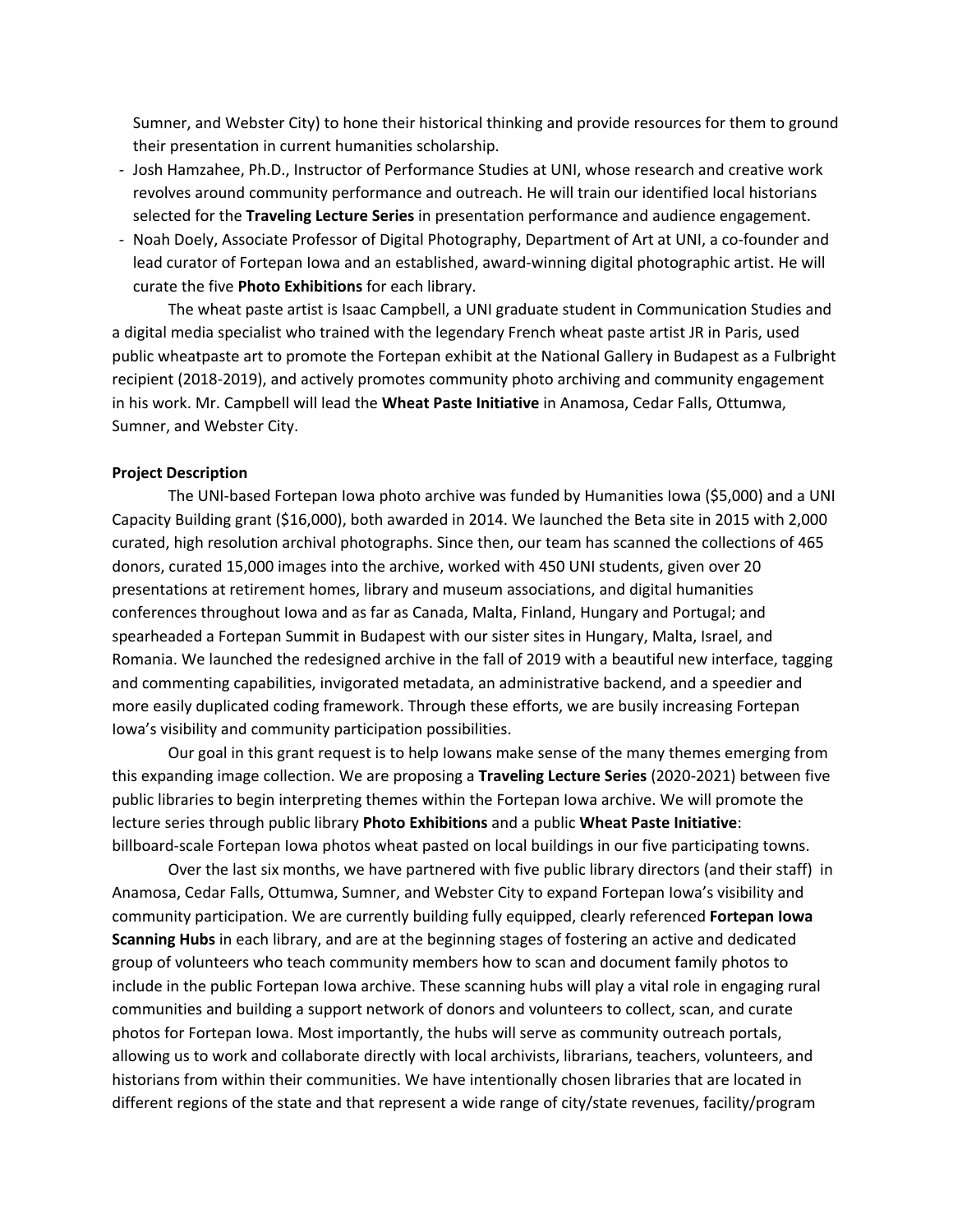offerings, and population sizes. Cedar Falls and Ottumwa serve larger populations (41,000 and 35,000 respectively); Kendall Young in Webster City serves approximately 8,000 citizens; Anamosa serves approximately 5,500; and Sumner is just over 2,000. We are interested in these libraries as prototypes for other library partnerships across the state.

We seek funds to plan and execute a Fortepan Iowa photo-driven **Traveling Lecture Series**, a **Photo Exhibition** of selected photos for each partnering library, and a **Wheat Paste Initiative** in these five Iowa towns.

- A. **Traveling Lecture Series (Fall 2020-Spring 2021)**. We plan to identify and organize five local historians, each of whom will perform a themed lecture, in rotation, at our five partnering libraries. The traveling lecture series will produce twenty-five heavily-promoted public lectures across the state. We will:
	- 1. Identify five local/amateur historians. Each partnering library will seek and identify a local historian to plan and execute a presentation on Iowa history anchored and driven by a selection of photographs from the Fortepan Iowa archive and organized around a cohesive theme.
	- 2.Ground the presentations in historical scholarship**.** Each local historian will work with UNI Associate Professor of History, Dr. Fernando Calderon to select a broad theme from which to develop thoughtful, humanities focused, image-driven and story-based presentations on carefully chosen themes (e.g., Iowa transportation; Iowa immigration; Iowa farm women; Iowa Native Americans--we will aim for a broad thematic range with no duplication among historians) that can be easily visualized through Fortepan Iowa photographs. Dr. Calderon will help each historian with scholarly resources to enunciate each theme; work to create a nuanced understanding of the topic and a sense of critical inquiry; and join them in selecting a range of fascinating photographs from Fortepan Iowa to visualize the presentation.
	- 3.Perfect the presentations. We will also pair our local historians with UNI speech faculty member Dr. Josh Hamzahee to create a riveting public lecture combining Fortepan Iowa photographs into a well-crafted visual presentation. Dr. Hamzahee's expertise is in community-driven performance, and he will coach our local historians in presentation organization, style, projection/delivery, pacing, and audience engagement. We call this initiative a "Traveling Lecture Series" because we want each of our local historians to present their themed lecture at each of our five partnering libraries. Every library will cross-promote the five-part series, and each library will host five lectures throughout a given year, creating twenty-five presentations throughout Iowa.
	- 4. Promote, perform, and disseminate. Each public library will create a shared poster design and a series of timely press releases to promote the rotating presentations in each geographic location (the lectures will be scheduled throughout 2020-21). To further promote the **Traveling Lecture Series**, our partnering public libraries will also host a **Photo Exhibition** of regionally-specific Fortepan Iowa photographs, and help assemble volunteers towards our **Wheat Paste Initiative** (more below). We will also videotape the lectures and make them available online.

The Traveling Lecture Series will help Iowans interpret the photographs and enter discussions about Iowa history that are novel and invigorating. Significantly, these highly-researched, well-honed presentations will also form the basis for digital storytelling projects aimed at K-12 instruction that we foresee building for the Teaching Iowa History initiative established by the Iowa Museum Association (Fortepan Iowa is a participating museum).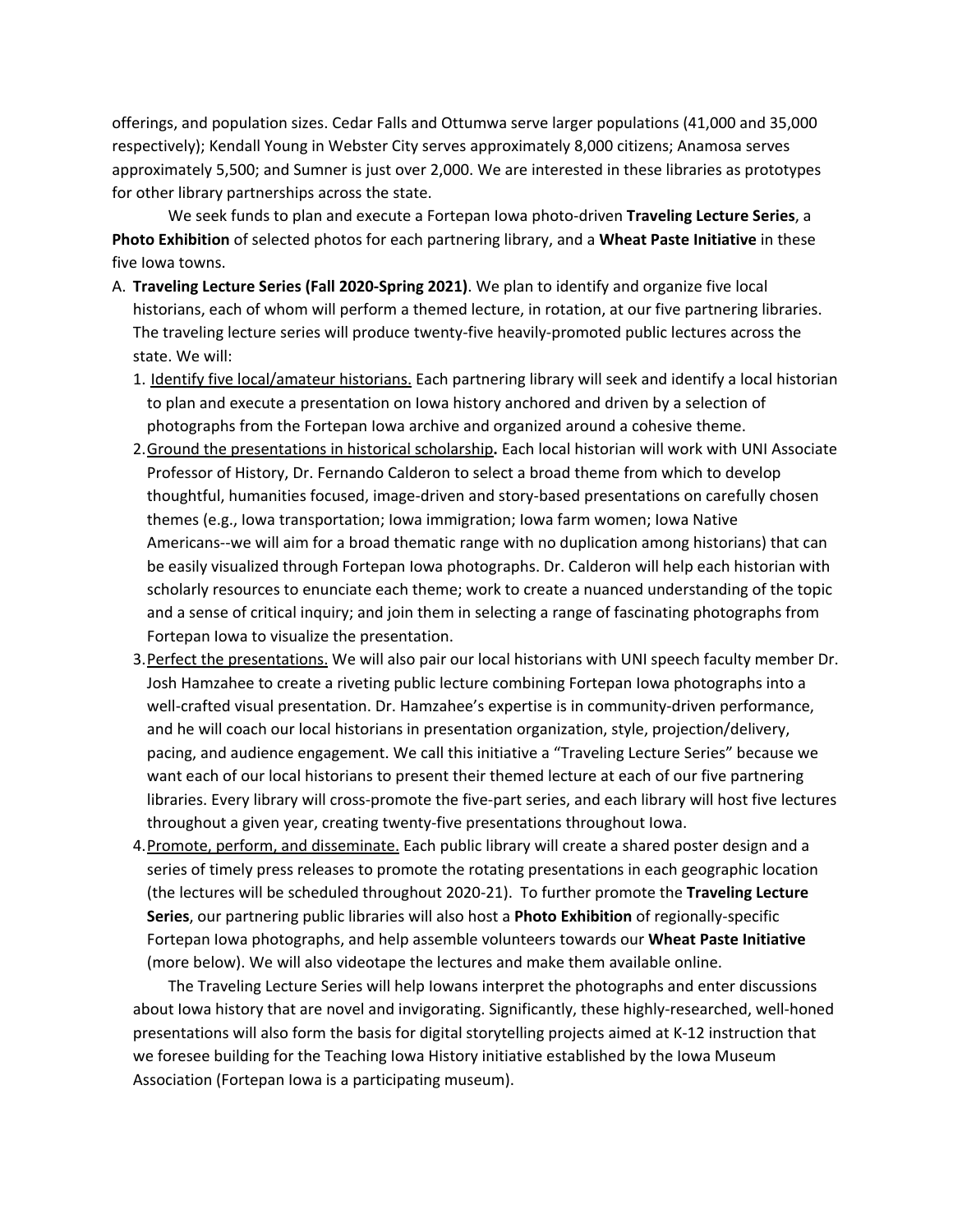- B. **Photo Exhibition (Spring 2020)**. Noah Doely, Professor of Digital Photography at the University of Northern Iowa, will curate and mount a regionally-specific set of 10-20 printed archival photos from the archive at each partnering library. To this end, he will:
	- 1. Identify photographs. As co-founder of Fortepan Iowa, Professor Doely will curate the photos for each of the five library exhibitions; photos will be region-specific to each library (i.e., the Anamosa Library and Learning Center will feature photos from the Anamosa area.)
	- 2. Print and mount photographs. We have searched and identified an affordable solution for printing and mounting selected photographs. Partnering libraries will hang the photographs with an accompanying caption. Fortepan Iowa photographs will be printed on Heirloom Crystal Archival paper and mounted using acid free white or cream matting and substrate.

These semi-permanent exhibitions will excite Iowans of all ages, bring in library visitors and create a draw for the new scanning hubs and the **Traveling Lecture Series**. Overall, the photo exhibitions will promote the library community's public participation in the archive, encourage historical thinking, and prioritize collective memory among town citizens.

C. **Wheat Paste Initiative (May-June 2020).** We aim to take Fortepan Iowa project "to the streets" of each participating town/city. Inspired by the work of French [wheatpasting](https://observer.com/2012/08/jr-grows-up-how-a-french-graffiti-artist-wheat-pasted-himself-into-the-heart-of-the-art-world/) artist JR, we will wheat paste large, region-specific Fortepan Iowa photo cut-outs on buildings and underpasses, which we will independently identify for Anamosa, Cedar Falls, Ottumwa, Sumner, and Webster City. Wheat pasting uses flour, water, and paper to create non-destructive, biodegradable, large format art pieces. These pastings will range in size and design -- from a few feet in height to multiple stories tall. Our hope is to repurpose old buildings that might otherwise represent rural industrial decay and use these artfully wheat pasted local photographs as a public visual to 1) encourage citizen engagement with the Fortepan Iowa project, 2) interest communities in their local history, and 3) warm up, beautify, and humanize these select buildings. We will aim for a minimum of five per town, printing historical photographic cut-outs on large paper rolls and using a scissor lift for the tallest projects.

### **Stimulating an interest in history**

We feel strongly that this three-pronged humanities project will energize communities about their local and state history; enrich the roles of the librarians as innovators of library practice, and expand our role as community catalysts through creative collaboration. Most people typically think of history as a survey of famous people and major events, ignoring the "history from below." Our project avidly attempts to understand the course of human history through the everyday lives of the common man. Fortepan Iowa, and all our associated outreach projects, embrace local history by highlighting the daily routines, traditions, and events of everyday Iowa life.

We have already begun tracking amazing themes within the archive: Iowa picnics, recorded from the turn of the century onward; transportation pitfalls and advancements, from horrific train crashes, mud roads, and roadside breakdowns to proud moments with new cars; extreme weather events like snowstorms, tornadoes and floods; the evolution of Iowa portraiture; changing farming techniques; neighborhood sporting events; race and gender relations (such as photos of boys and men in drag or images of Iowans in blackface); the stubborn tradition to pose outside with one's birthday cake (even in the coldest winters, as flash cameras were not widely used until the 1950s). How can we explain and interpret this history of everyday Iowa life? The **Traveling Lecture Series** will be grounded in historical thinking. Our historian-scholar, Dr. Fernando Calderon, will coach our local historians to ask critical questions, steer them towards texts that rely on the most recent historical scholarship, and ask